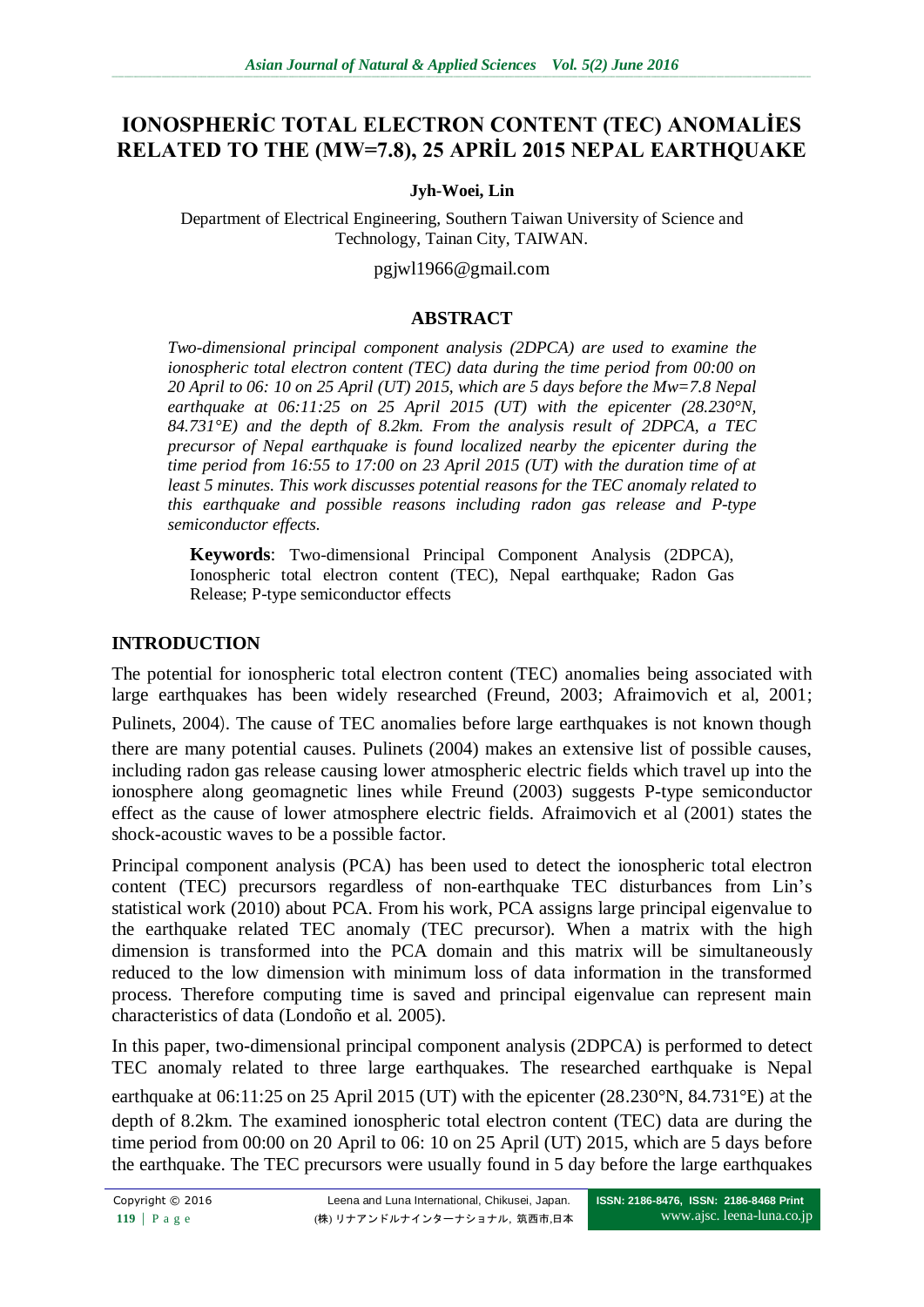(Liu et al. 2006), and therefore the previous examined period is selected. The TEC data are acquired from the NASA Global Differential GPS system (GDGPS).

#### **METHOD**

#### **2DPCA**

For 2DPCA, let data be represented by a matrix *B* with the dimension of *m* x *n*. Linear projection of the matrix *B* is considered as followed (Fukunnaga 1991; Kong et al. 2005; Sanguansat 2012),

$$
y = Bx \tag{1}
$$

Here  $\chi$  is an n dimensional project axis and  $\chi$  is the projected feature of this data on  $\chi$  called principal component vector. E is mean.

$$
W_x = E(y - Ey)(y - Ey)^T
$$
 (2)

Here  $W_x$  is the covariance matrix of the project feature vector.

The trace of  $W_x$  is defined;

$$
J(x) = tr(W_x)
$$
\n
$$
tr(W_x) = tr\{x^T S x\}, \text{ where } S = E[(B - EB)^T (B - EB)]
$$
\n
$$
(4)
$$

The matrix  $W_x$  is called covariance matrix. The alternation criterion is expressed by  $J(x) = tr(x^T W x)$ , where the data inner-scatter matrix  $W x$  is computed in a straightforward manner by

$$
w_x = \frac{1}{m} \sum_{k=1}^{m} (B_k - \overline{B})^T (B_k - \overline{B}), \text{where } \overline{B} = \frac{1}{m} \sum_{1}^{m} B_k
$$
 (5)

The vector *x* maximizing Eq.4 corresponds to largest (principal) eigenvalue of  $W$ <sub>*x*</sub> which represented the main characteristics of data. 2DPCA is another version of PCA. Therefore large principal eigenvalue of 2DPCA also indicates earthquake-related TEC anomaly. If the PCA is used to transform a matrix with low dimension into the PCA domain and then the dimension of this matrix in the PCA domain will be too small after reducing and become small sample size (SSS) data. Therefore the SSS problem will be caused by using PCA. The SSS problem causes larger data reconstruction error when data in the PCA domain are transformed back to their original domain and corresponding principal eigenvalue is not very precise to represent main characteristics of data. The SSS problem will be removed when performing 2DPCA due to different algorithm from the PCA. More detailed contents about the algorithm of 2DPCA can be read from the studies of Fukunnaga (1991), Kong et al (2005) and Sanguansat (2012).

#### **TEC Data Processing using 2DPCA**

The previous examined TEC data are processed 2DPCA and no earthquake-related anomaly is found. Only during the time period from 16:55 to 17:00 on 23 April 2015 (UT) related to the Nepal earthquake. Therefore the procedure of TEC data processing during this time periods is represented in this study. Figure 1(a) shows the Global ionospheric TEC maps (GIM) at that time of 16:55 on 23 April 2015 (UT). The TEC data in Figure 1(a) are divided into 600 smaller grids 12° in longitude and 9° in latitude, respectively. The resolution of the TEC data for this GPS system is 5 and 2.5 degrees in latitude and longitude, respectively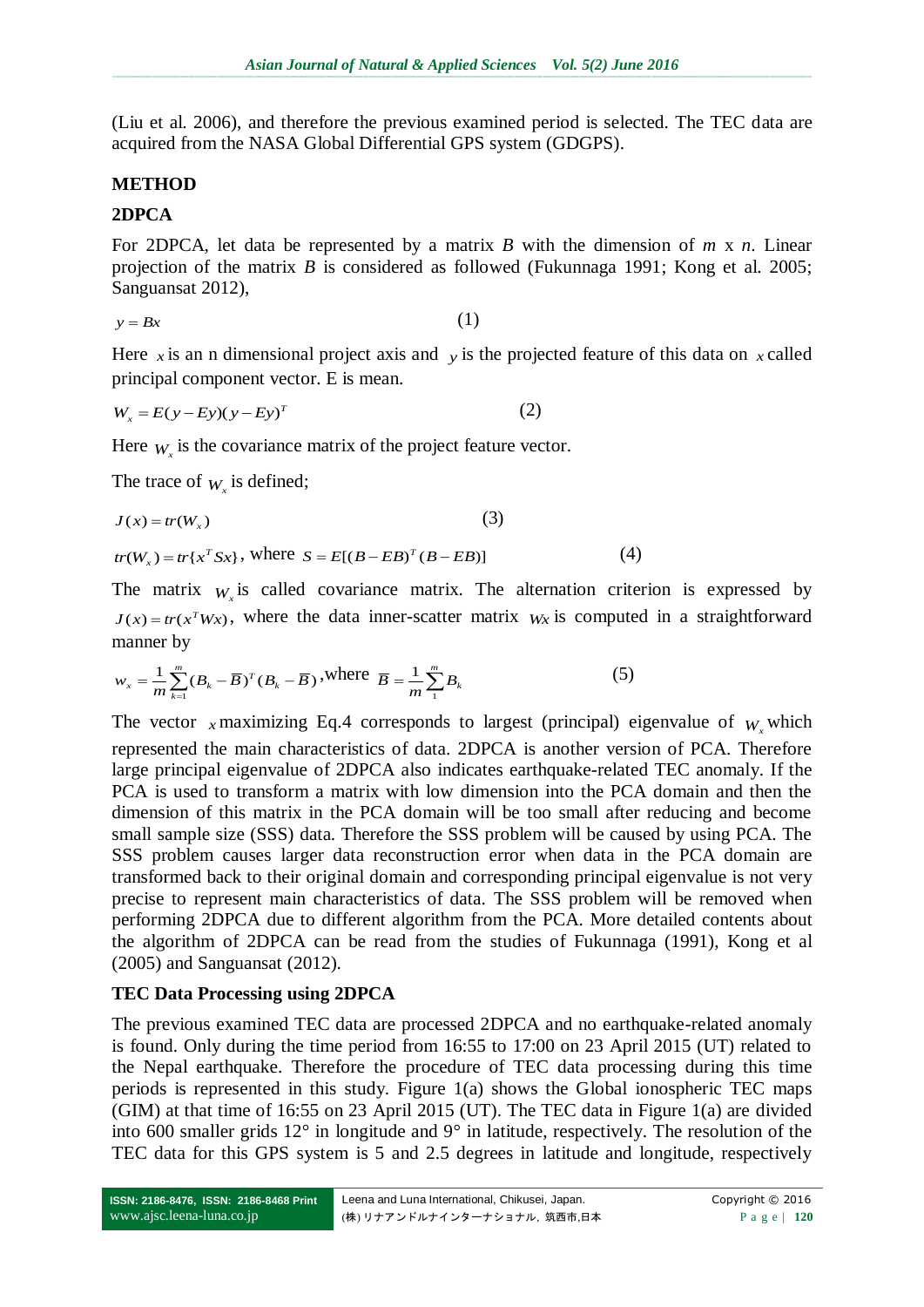(Hernández-Pajares et al. 2009), and therefore the 4 TEC data in each grid are selected to compute. These 4 TEC data form the matrix with the dimensions 2 x 2 in Eq.1 in order to perform 2DPA. Figure 1(b) gives the corresponding magnitudes of principal eigenvalues of 2DPCA. A TEC anomaly with a large principal eigenvalue is given nearby the epicenter of the Nepal earthquake during. It is a TEC precursor for this earthquake. The corresponding magnitudes of principal eigenvalues of Figure 2(a) at that time 17:00 on 23 April 2015 (UT) using the previous processing is shown in Figure 2(b). Figure 3 shows the AE indices and DST indices from 01 to 30 April 2015 (UT). From these indices in this figure, 23, April was Geomagnetism quiet day. It could proof the previous TEC anomaly related to Nepal earthquake.



Figure 1a. The GIM at that time of 16: 55 on 23 April 2015 (UT)



Figure 1b. A color-coded scale of the magnitudes of principal eigenvalues of 2DPCA corresponding to Figure 1a. The color within a grid denotes the magnitude of a principal eigenvalue corresponding to Figure 1a, so that there are 600 principal eigenvalues assigned for 600 grids in each small map, respectively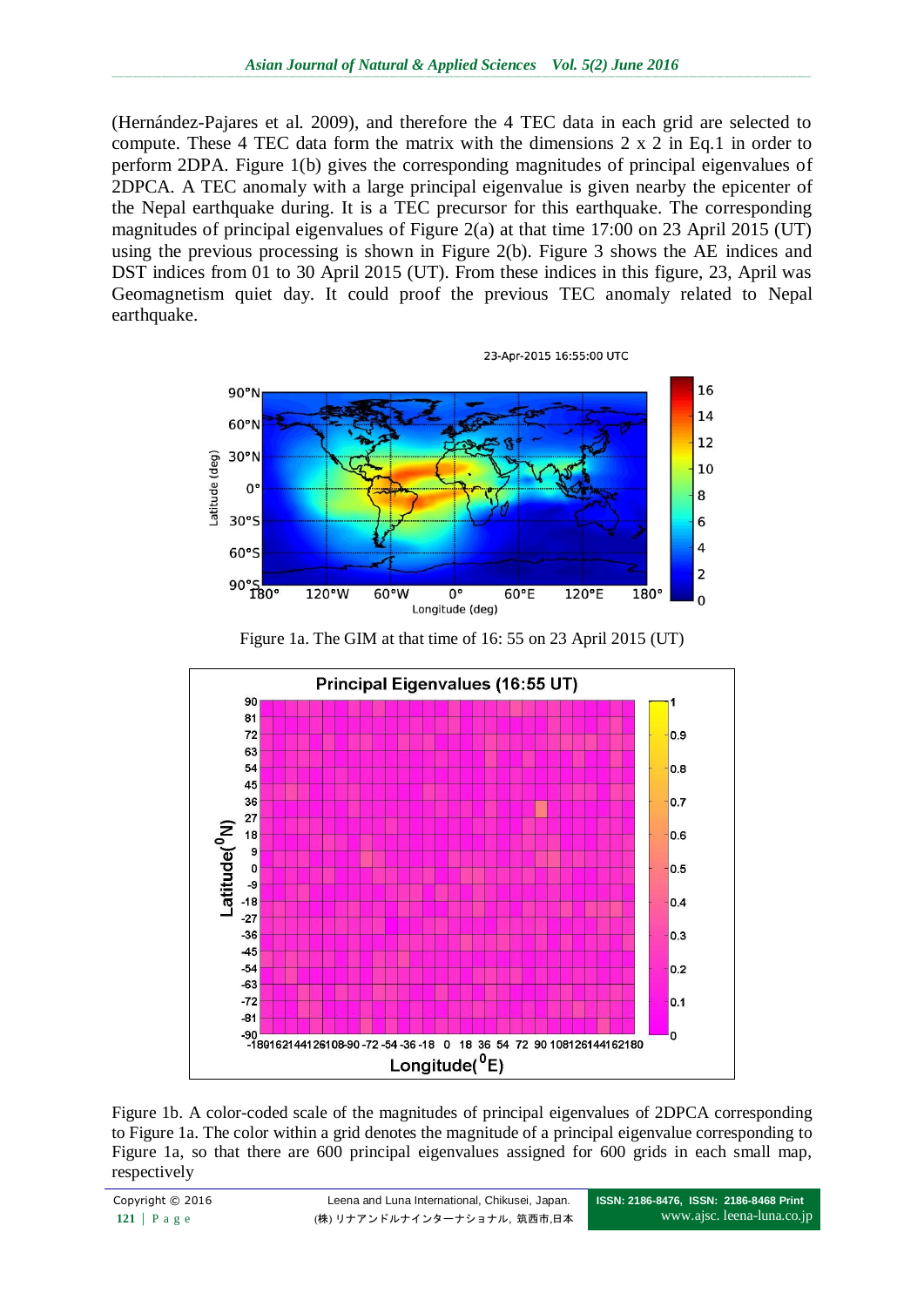

Figure 2a. The GIM at that time of 17: 00 on 23 April 2015 (UT)



Figure 2b. A color-coded scale of the magnitudes of principal eigenvalues of 2DPCA corresponding to Figure 2a. The color within a grid denotes the magnitude of a principal eigenvalue corresponding to Figure 2a, so that there are 600 principal eigenvalues assigned for 600 grids in each small map, respectively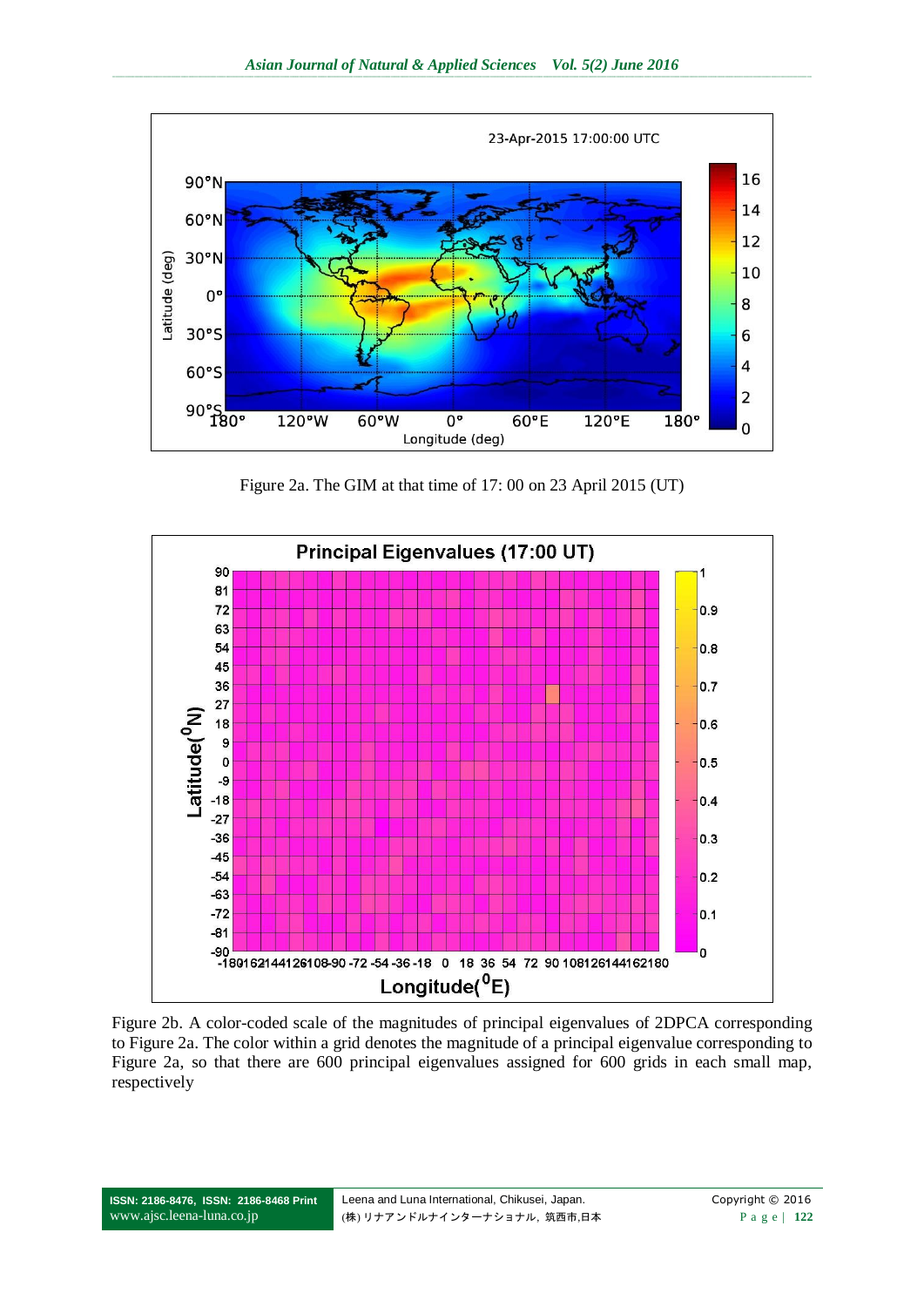

Figure 3. The AE indices and DST indices from 01 to 30 April 2015 (UT) (World Data Center for Geomagnetism, Kyoto)

## **DISCUSSION**

The earthquake TEC disturbance with the obvious possibility of acoustic shock waves creating ionospheric disturbance due to large ground surface vibrations and the natural amplifier effect of decreased density with height in the atmosphere. However, before the earthquake, large ground surface vibrations should be impossible to occur. Therefore, the possible reasons should be radon gas release and P-type semiconductor effects.

2DPCA is able to detect a TEC precursor nearby the epicenter of Nepal earthquake during the time period from 16:55 to 17: 00 on 23 April 2015 (UT) with the duration time of at least 5 minutes. 2DPCA has the ability to detect the clear TEC anomalies related to the large earthquakes in this study. 2DPCA has shown its credibility to estimate the duration time of the earthquake-associated TEC anomaly. An argument always exists; principal eigenvalue could not indicate true ionospheric variations or situation. However, if a mathematical index can indicate an ionospheric precursor and then the aim of earthquake precursor research is already to be satisfied. More detailed corresponding precursor research can be examined from the reports of VAN group [\(Varotsos,](http://en.wikipedia.org/wiki/Panayotis_Varotsos) [Caesar Alexopoulos](http://en.wikipedia.org/w/index.php?title=Caesar_Alexopoulos&action=edit&redlink=1) and [Kostas Nomikos\)](http://en.wikipedia.org/w/index.php?title=Kostas_Nomikos&action=edit&redlink=1) and some studies (Varotsos and Lazaridou 1991; Pulinets et al. 2000; Freund 2003; Pulinets and Boyarchuk, 2004; Harrison et al. 2010; Michael and Harrison, 2012).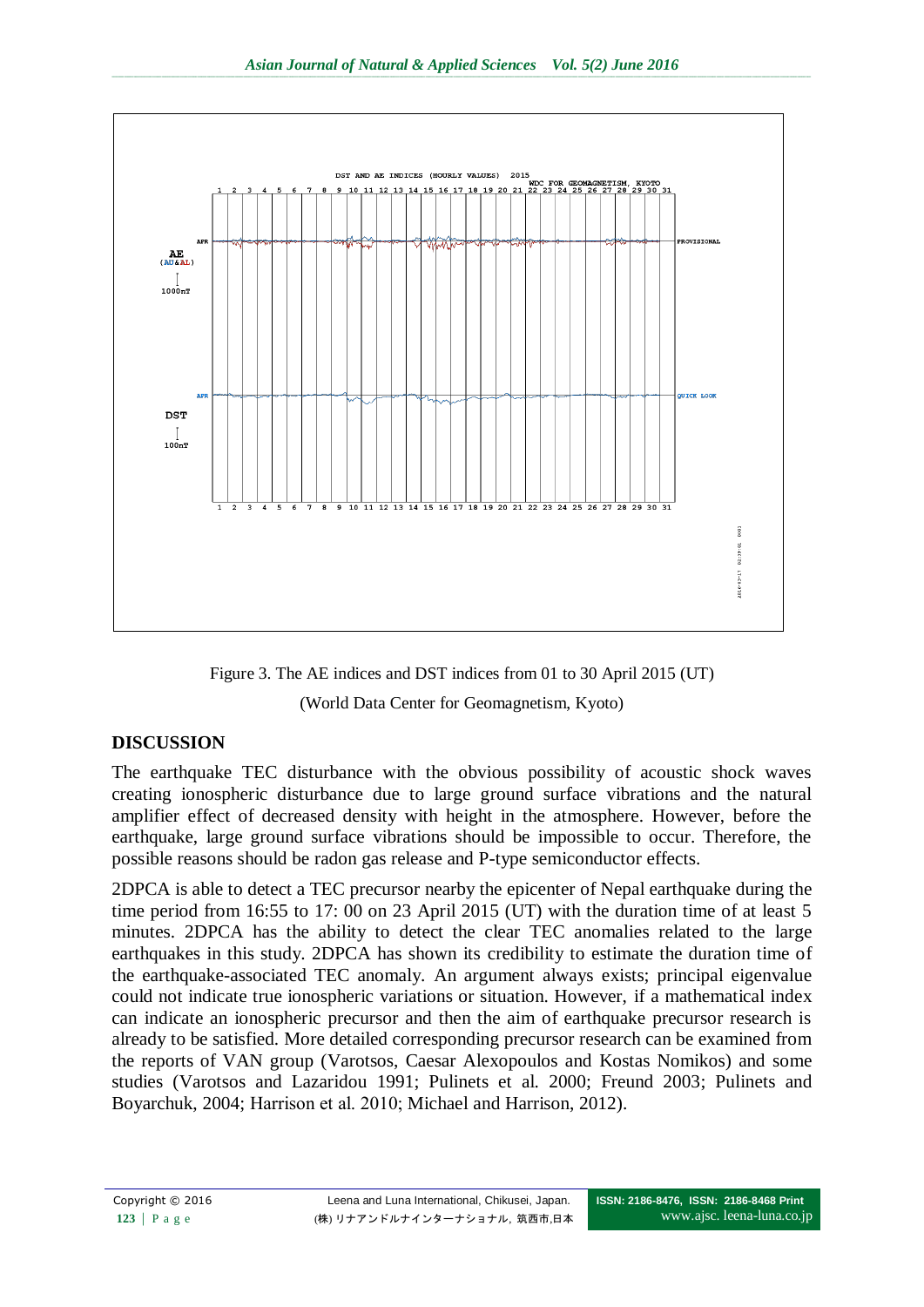#### **CONCLUSION**

A TEC precursor has been detectable for the Nepal earthquake during the time period from 16:55 to 17: 00 on 23 April (UT) and its duration time was at least 5 minutes. Radon gas release and P-type semiconductor effects should be the possible reasons.

#### **ACKNOWLEDGEMENTS**

The author is grateful to NASA Global Differential GPS system (GDGPS) and World Data Center for Geomagnetism, Kyoto for their useful references Data. This paper is selected in memory of people died due to Nepal earthquake.